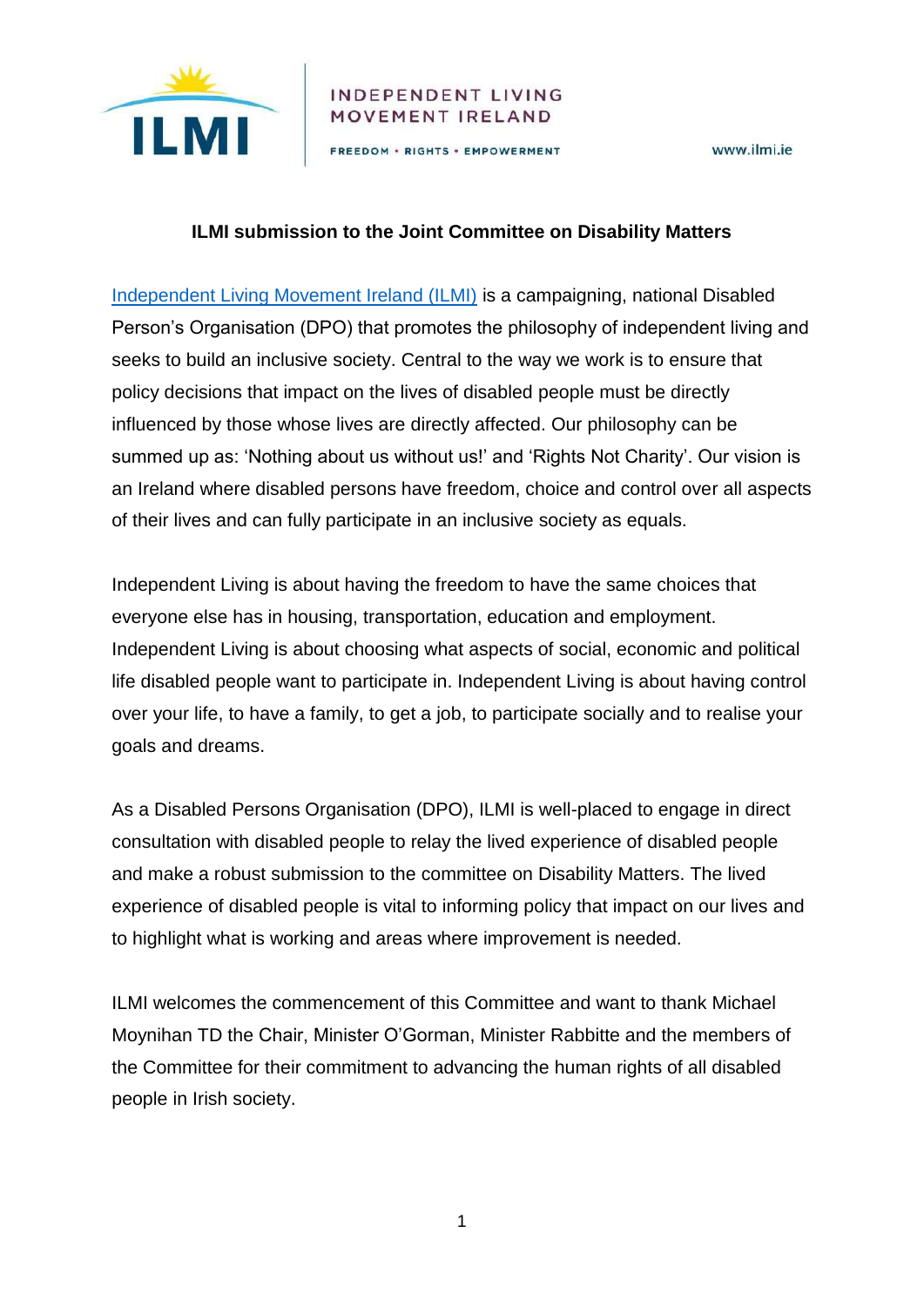The UNCRPD at its core is framed through an understanding of disability known as the social model of disability. From ILMI's perspective, it is vital that the committee on Disability Matters has a clear and full understanding of what the social model of disability is and how it should inform their discussions on policy development and implementation, participation of disabled people in an inclusive society and the direction of resources to ensure that disabled people have control over their lives to participate in society as equals.

#### **What is the social model of disability?**

The social model looks at how society is structured and how it disables people. It is not based on a person's impairment, it is focussed on the barriers that exist in terms of attitudes, policy development, access or lack of supports that prevent people from participating in society as equals, with choice and control over their own lives. In this model it is society that disables people from achieving their hopes and dreams, not a person's impairment. The social model informs all aspects of the work of Independent Living Movement Ireland.

ILMI's work is to develop policies and campaigns based on disabled people's lived experiences in order to remove barriers that restrict life choices for disabled people. When barriers are removed, disabled people can be independent and equal in society, with choice and control over their own lives. Barriers are not just physical. Attitudes found in society, based on prejudice or stereotypes (also called disablism), also disable people from having equal opportunities to be part of society. Disabled people developed the social model of disability because the traditional medical model did not explain their personal experience of disability or help to develop more inclusive ways of living. The social model of disability informs key International Conventions such as the UN Convention of the Rights of Persons with Disabilities (UNCRPD) and is in contrast to the "medical / charity model" of disability.

The **medical / charity model** individualises disability and promotes the idea that people are disabled by their impairments or differences. The medical model always focuses on people's impairments from a medical perspective. In some ways it still looks at what is 'wrong' with the person and not what the person needs. It creates low expectations and leads to people losing independence, choice and control in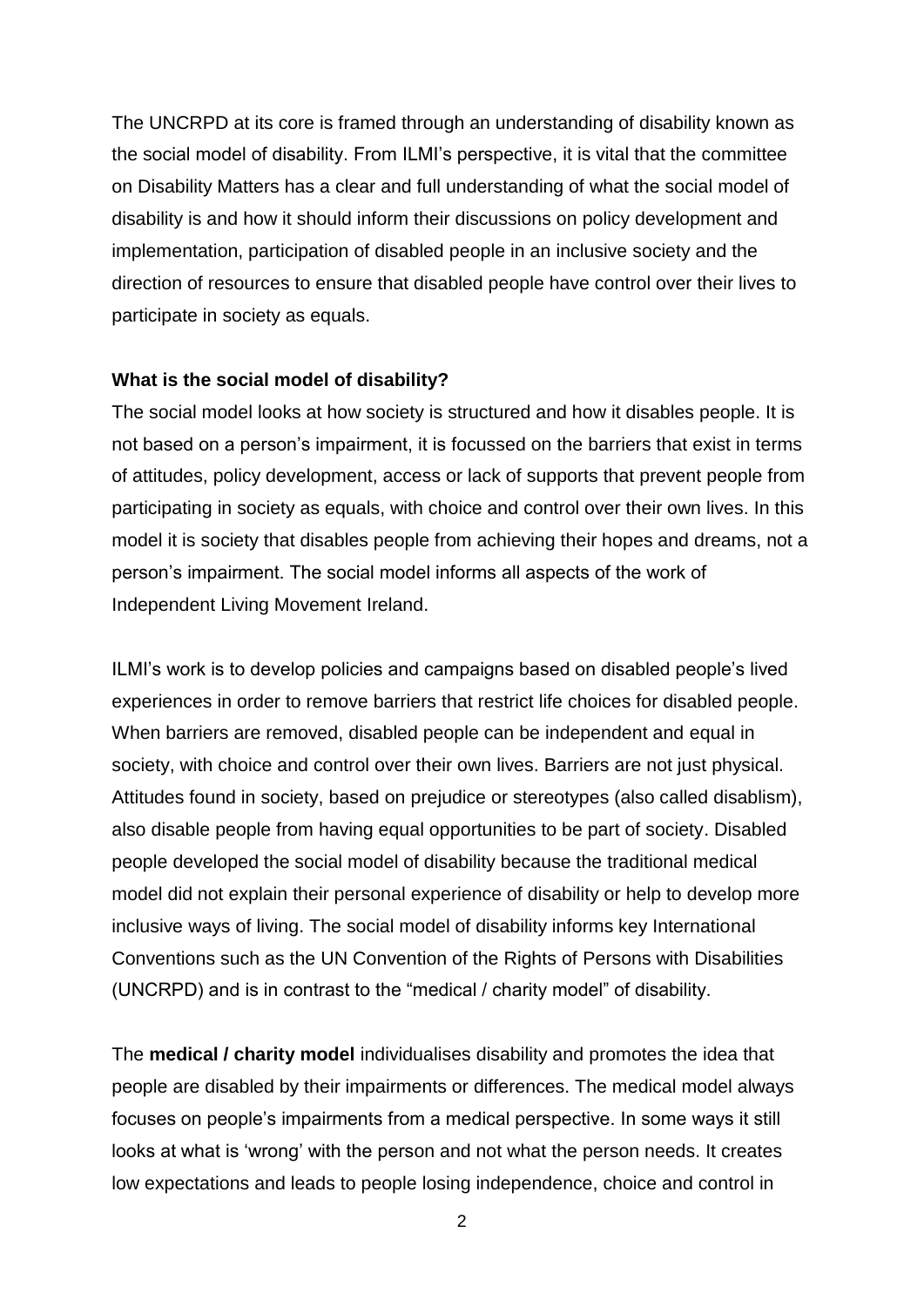their own lives. The medical / charity model never recognises the rights of disabled people and assumes that disabled people need to be "looked after" or "cared for". Under the medical / charity model professionals make decisions for disabled people.

#### **Language and representation of disabled people**

Independent Living Movement Ireland recognises that language is a very powerful and evocative tool. Therefore, the language and terminology used in this submission has been carefully chosen to reflect the values of equality and empowerment which is at the core of this organisation. The term 'disabled people' has been used throughout the submission in accordance with the UPIAS classification of disability and impairment which has been developed by disabled people themselves (UPIAS 1976). Where disabled people are referred to in the submission this should be understood to include all disabled people, including those with learning difficulties, mental health difficulties and sensory impairments.

#### **UNCRPD articles 4.3 and 29 B**

The UNCRPD makes specific references to state party commitments to ensure disabled people are effectively involved in all policy forums which article 4.3 and 29. B of the convention state. Article 4 – General obligations 3 states " In the development and implementation of legislation and policies to implement the present convention, and in other decision-making processes concerning issues relating to persons with disabilities, state parties shall closely consult with and actively involve persons with disabilities, including children with disabilities, through their representative organizations" – see more **[here](https://tbinternet.ohchr.org/_layouts/15/treatybodyexternal/Download.aspx?symbolno=CRPD/C/GC/7&Lang=en)**

While article 29. B is "To promote actively an environment in which persons with disabilities can effectively and fully participate in the conduct of public affairs, without discrimination and on an equal basis with others, and encourage their participation in public affairs" including firstly "participation in non-governmental organizations and associations concerned with the public and political life of the country, and in the activities and administration of political parties" and secondly and importantly "forming and joining organizations of persons with disabilities to represent persons with disabilities at international, national, regional and local levels".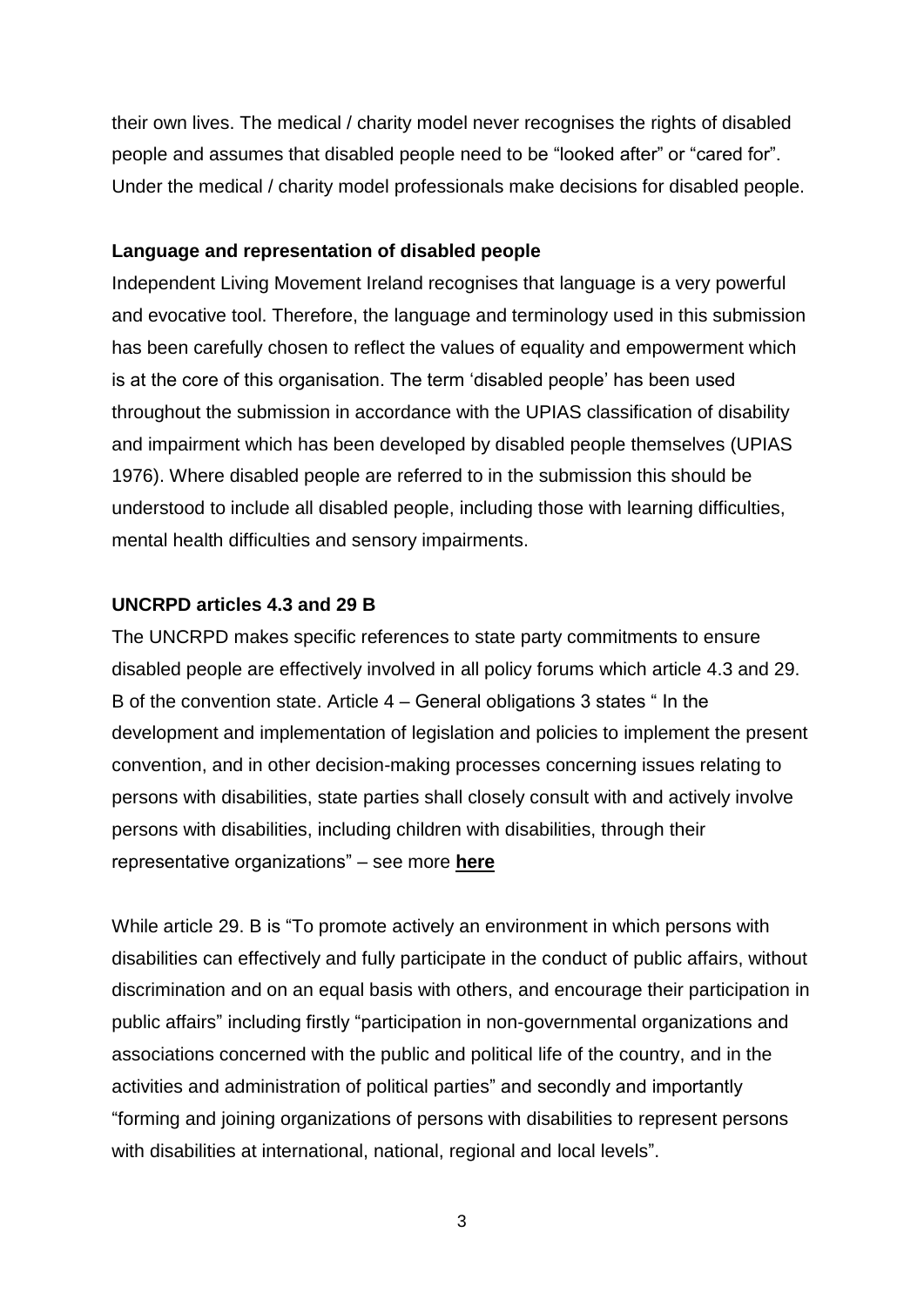For far too long disabled people have been excluded from participation in decision making structures at all levels. Disabled people want to have their views heard and valued to advance equality, social justice and sustainability through active engagement in decision-making, rebalancing of power in this process, and investing resources to support this engagement. In ILMI's election manifesto we called on all political parties to commit to direct engagement with genuine Disabled Persons' Organisations (DPOs) and to ensure that they are resourced so that we can engage effectively in policy development at all levels.

# **"Nothing about us without us": the role of Disabled Persons' Organisations** (**DPOs)**

DPOs, unlike disability services providers, are led by and for disabled people. It is vitally important that this forum is where we need to have our contributions heard, represented and recognised in policy development.

As stated in our opening remarks Independent Living is about having the freedom to have the same choices that everyone else has in housing, transportation, education and employment. Independent living is about choosing what aspects of social, economic and political life people want to participate in. Moreover, funding is the true recognition of commitment and support of the independence of DPOs in our campaigning work.

For further information see our election manifesto [here](https://ilmi.ie/wp-content/uploads/2020/01/ILMI_Election_Manifesto_2020.pdf)

### **Article 19 Living independently and being included in the community**

This is about ensuring disabled people can live in and be part of their community and have the same choices as everyone else about where they live and who they live with. This includes making sure that the right services are available in the community to make this possible. For some disabled people Independent Living is best achieved by the employment of Personal Assistants. The **Personal Assistance Service (PAS)** is a tool that allows us to live independently. The Personal Assistance Service enables us to do all the tasks that we cannot do for ourselves. It provides us with the freedom and flexibility we need to live our lives as we choose.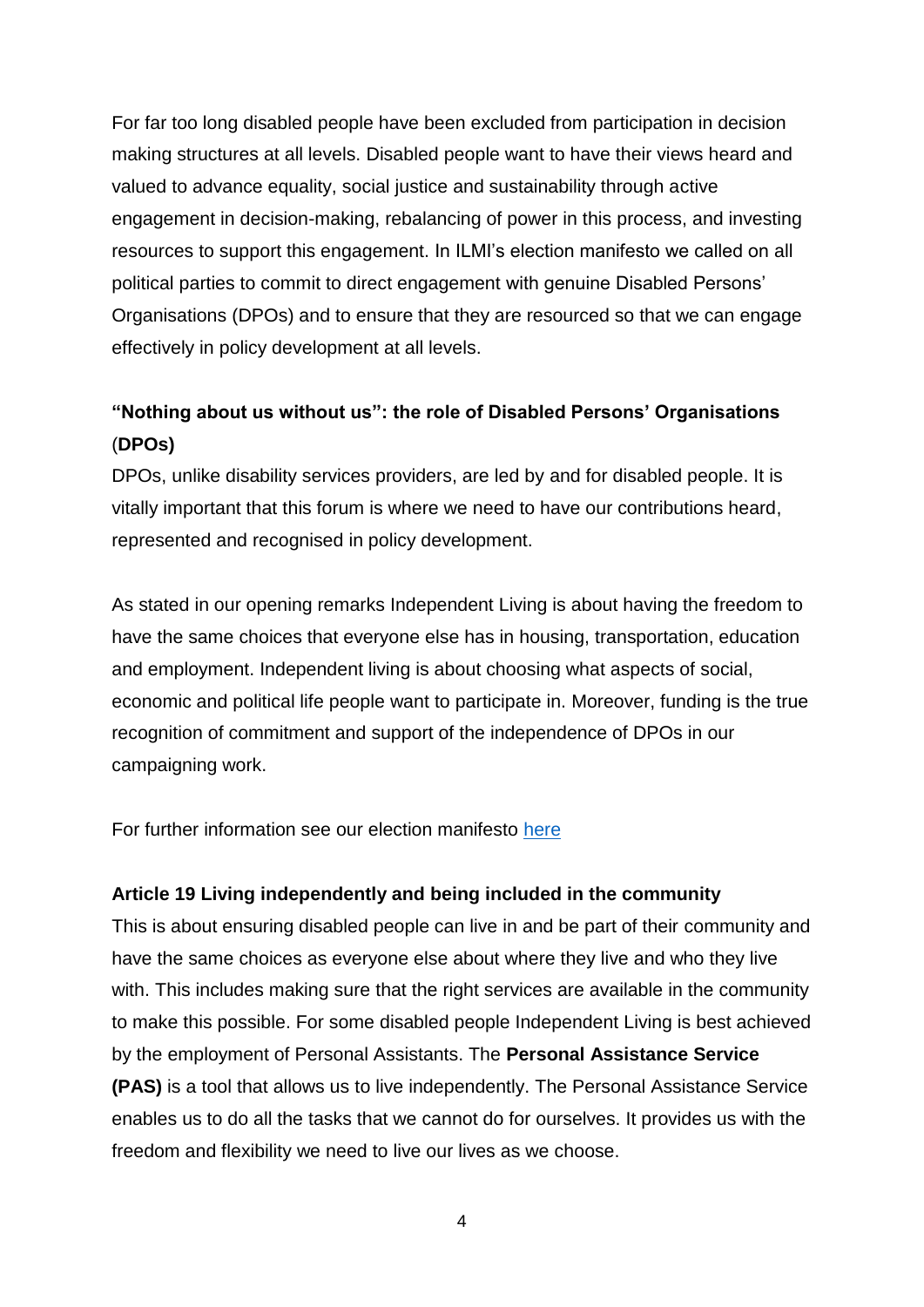A Personal Assistant (PA) is hired to assist us with a range of day-to-day tasks that we cannot physically do for ourselves. With a Personal Assistance Service (PAS) we are in control and direct the PA to carry out tasks both inside and outside of the home, including personal care, domestic duties, assisting in day-to-day tasks such as shopping, support in the workplace or socialising. A PA does not "look after" or "care for" us. We delegate these tasks to our PAs and in doing so take back control of our lives.

A distinct benefit of a Personal Assistance Service is that it reduces our dependence on our family and friends. The confidential relationship that develops between our PAs and us allows us to maintain a private life and our dignity. The Personal Assistance Service is often the difference between existing and living for many of us.

ILMI has a #PASNOW campaign which received a unanimous Dáil motion passing in November 2019. It is important to note there is currently no legal right to Personal Assistance Services (PAS) in Ireland. ILMI identified five keys steps that we could work on to achieve a right to a Personal Assistance Service (PAS). See our #PASNOW campaign summary **[here](https://ilmi.ie/wp-content/uploads/2019/12/ILMI-Personal-Assistance-Services-Campaign.pdf)**. ILMI has also developed a document about "Achieving a right to a Personal Assistance Service in Ireland". Please see our summary document **[here](https://ilmi.ie/wp-content/uploads/2019/12/Achieving-a-right-to-Personal-Assistance-Summary.pdf)** and the full document **[here](https://ilmi.ie/wp-content/uploads/2019/05/Achieving-a-right-to-personal-assistance-in-Ireland.pdf)** .

Section 6 of the National Disability Inclusion Strategy (NDIS) ("Person-centred disability services") and specifically "Achieve maximum independence" (Actions 69 - 71) in the NDIS do not make any reference to the Personal Assistance Service, despite it being central to many disabled people's lives and independence. Many disabled people are unable to avail of a Personal Assistance Service or only have access to a limited service or a home help service based in their home as opposed to a Personal Assistance Service which would allow them to have full control of their lives.

ILMI welcome the increase in Personal Assistance funding in the budget and according to information submitted by the HSE to the Committee on Public Petitions in 2017, 1.51 million service hours were delivered to 2,470 people. However, these figures show that 84.44% of disabled people who received a Personal Assistance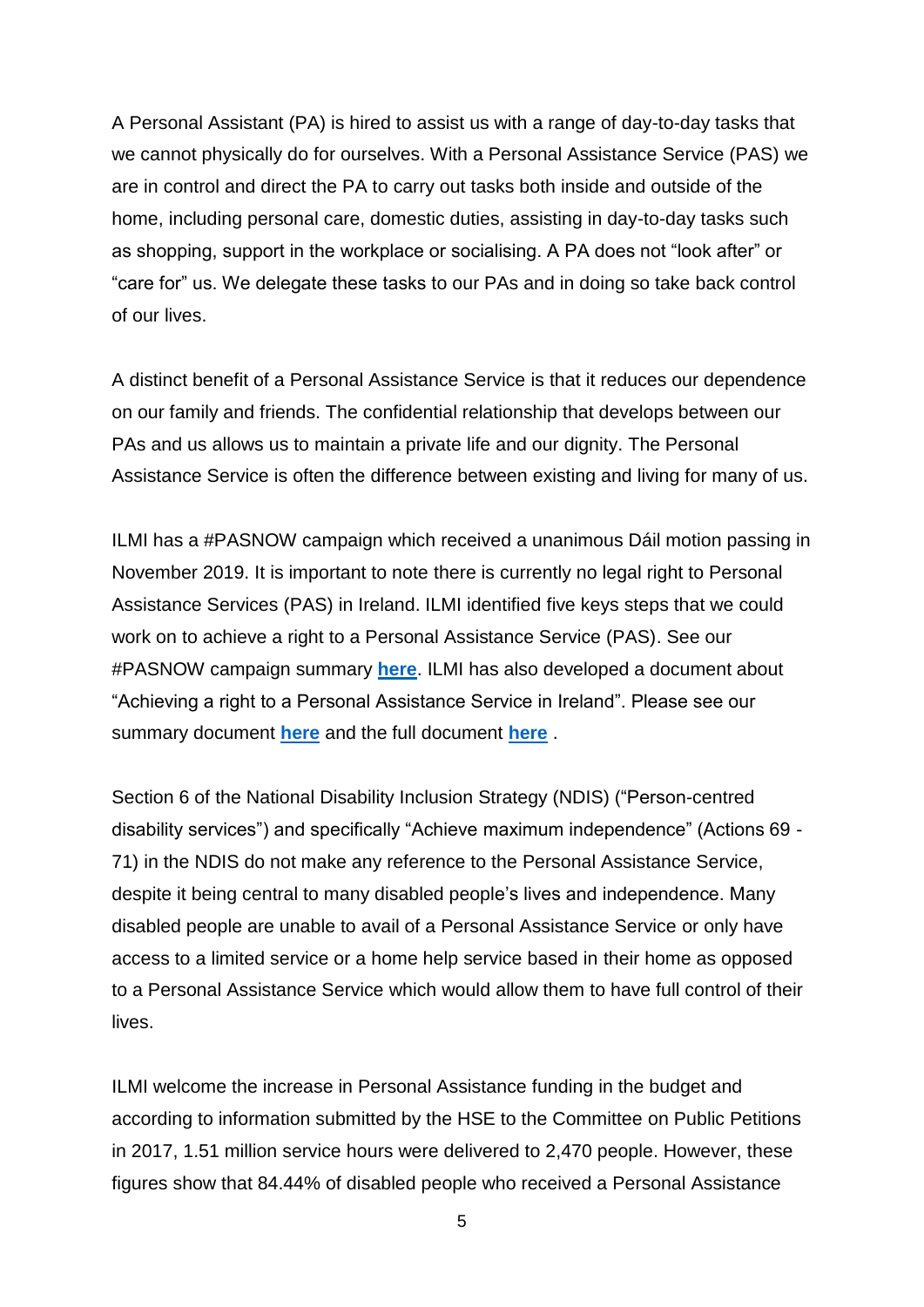Service received less than three hours per day on average, with 44.41% of disabled people in receipt of an average of 42 minutes per day. It is clear that anyone who receives an average of 42 minutes per day is not going to be able to live independently, access education or employment or become involved in meaningful social engagement. Disabled people with reduced services of this nature will become trapped in their own homes without the chance to interact and will be prone to isolation and depression.

Through a nationwide consultation with our members it is clear that some service providers are moving away from the original model started by the Center for Independent Living in 1992, which was based on disabled people themselves directing their Personal Assistance Service to enable them to live full, independent lives. Many feel the Personal Assistance Service is moving towards a system focused on compliance, regulation and bureaucracy. Given that many other actions in the NDIS and articles outlined in the UNCRPD relate to employment, participation, education and inclusion, the Personal Assistance Service (PAS) is often a vital piece of the "independent living jigsaw" for many disabled people to have the freedom, choice and control over their lives. See ILMI's submission to the Mid Term Review of the National Disability Inclusion Strategy (NDIS November 2019) [here](https://ilmi.ie/wp-content/uploads/2019/12/ILMI-Submission-to-NDIS-November-2019.pdf)

### **Disabled people and housing**

Ireland is currently in the midst of a housing crisis. At our annual conference in September 2018 it was noted by members that housing has always been a crisis for disabled people due to the lack of accessible housing, the lack of visibility of disabled people in discussions on housing and homelessness, and the pervasive nature of the medical / charity model of disability which leads to institutionalisation of disabled people.

Disabled people are more than twice as likely to report discrimination relating to housing and over 1.6 times more likely to live in poor conditions, such as living in damp housing, lacking central heating or living in an area with neighbourhood problems. Disabled People are also particularly over-represented in the homeless population: more than one in four homeless people are disabled people. Housing is part of the "independent living jigsaw" and article 19 of the UNCRPD. Housing is also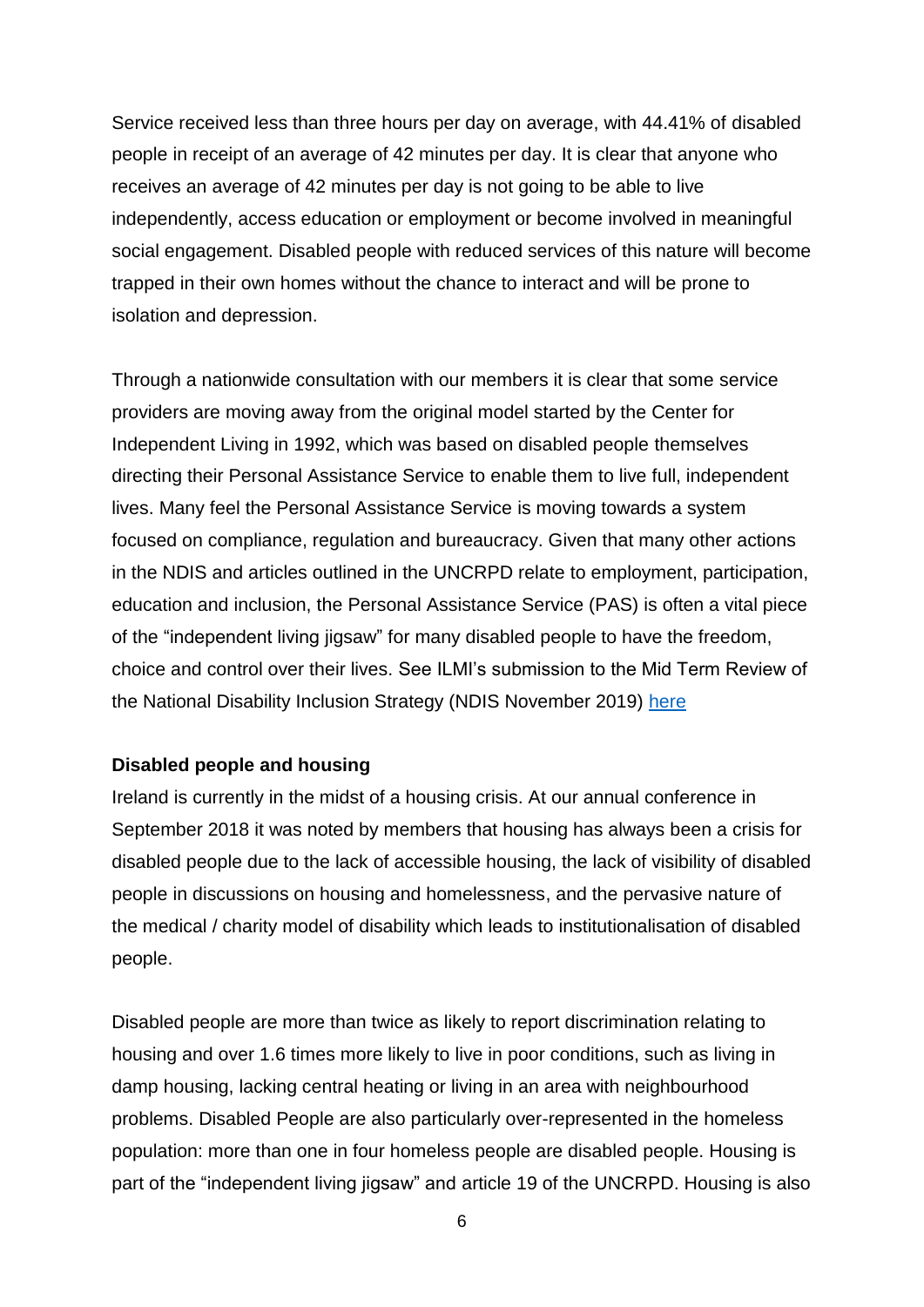addressed in Section 7 of the NDIS ("living in the community) specifically actions 93 - 94 and action 96.

"A Time to Move On from congregated settings" (actions 93 and 94 NDIS) as a strategy is predicated on supports being in place for disabled people to live independently, such as the Personal Assistance Service, but it also requires investment in accessible and universally designed housing. The main reference (action 96) to housing for disabled people in the NDIS is the National Housing Strategy for People with a Disability (NHSPWD) 2011 to 2016. This was the Government's strategy to specifically address the housing needs of disabled people over the period of 2011 to 2016. Building on the Programme for Partnership Government commitment to meet the housing needs of disabled people, the NHSPWD has been affirmed in Rebuilding Ireland (2016) and extended to 2020 to continue to deliver on its aims.

The vision and strategic aims of the NHSPWD are to achieve a coordinated and integrated approach to meeting the housing needs of disabled people at local level. From this, Housing and Disability Steering Groups (HDSGs) have been established in all local authority areas. These are chaired by the Directors of Housing with membership including the HSE and disability representatives; although there is lack of clarity whether these representatives are disabled people or people working in organisations that provide services to disabled people.

Each HDSG is required to have prepared a local Strategic Plan on housing disabled people for its own City / County area. ILMI contacted all local authorities and secured all strategic plans of all local authorities, with the exception of Carlow County Council and Laois County Council. Our analysis shows that the plans developed locally as part of the National Plan for Housing People with Disabilities 2011 - 2016 vary wildly. Some plans do not even have the basic components of a plan that could possibly deliver housing for disabled people (assessment of need, timelines, targets, budget required). This needs to be addressed as a matter of urgency.

ILMI is concerned that a National Strategy which was meant to be completed in 2016 has not been reviewed for its effectiveness and implementation and has been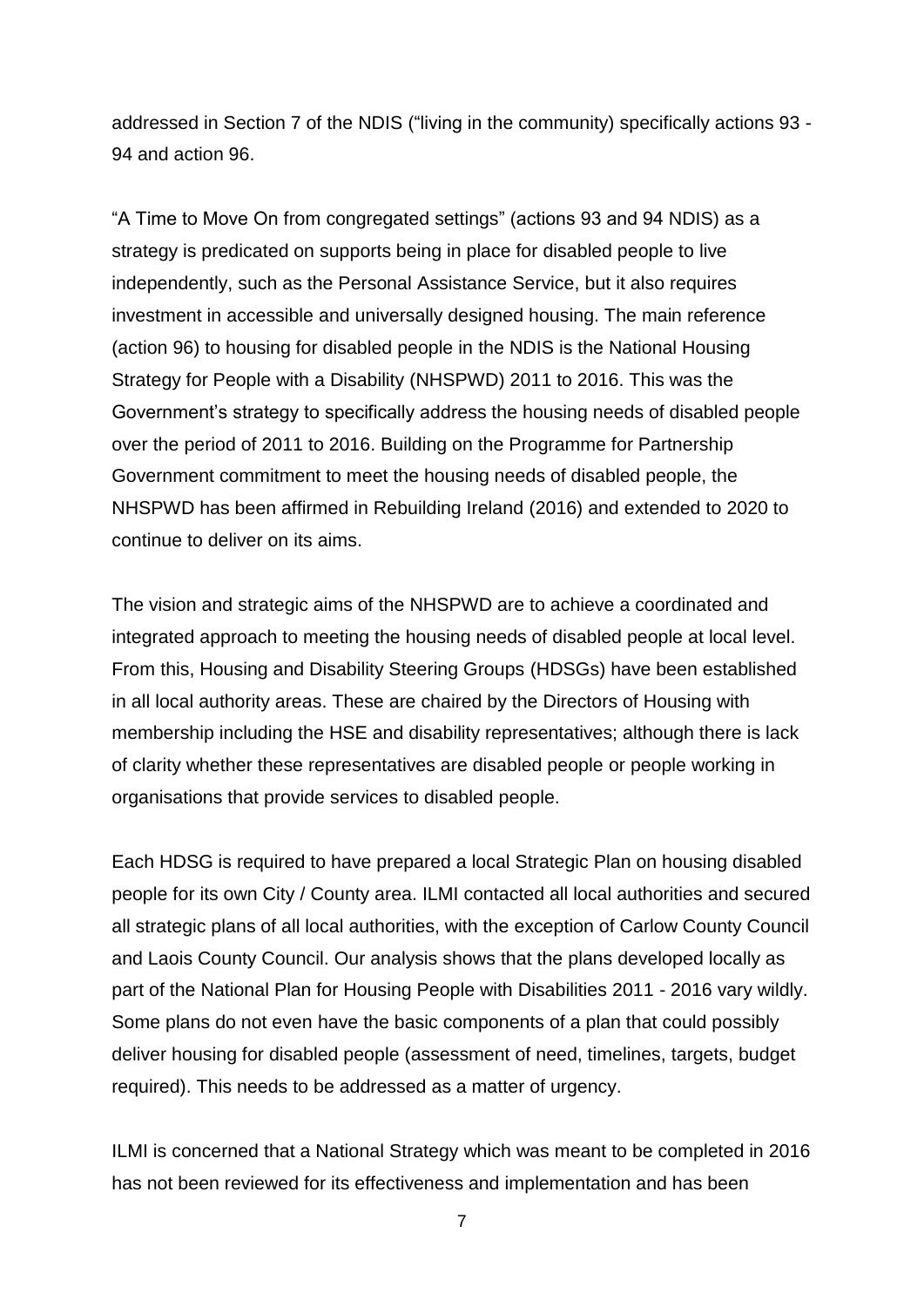affirmed to extend to 2020 as part of Rebuilding Ireland Action Plan for Housing and Homelessness. In consultation with ILMI members, significant concerns were raised about Rebuilding Ireland's reliance on the HAP scheme and private rented accommodation as this more often than not will be unable to meet the access needs of disabled people. Again, housing and the supports for independent living need to be addressed so disabled people can live in their communities like other citizens of Ireland. ILMI made a submission to the joint Oireachtas Committee on Housing in June 2019. For more information read it [here.](https://ilmi.ie/wp-content/uploads/2019/07/ILMI-Submission-to-the-Joint-Oireachtas-Commitee-on-Housing-June-2019.pdf)

#### **Disabled people and employment**

## **(Article 27 UNCRPD Work and employment and Article 28 adequate standard of living).**

A report published by the [ESRI](http://www.esri.ie/pubs/BKMNEXT345.pdf) in 2018 found that disabled people in Ireland are four times less likely to be employed. The report found that, despite wanting to work, disabled people are less likely to get a job. In 2017, 31% of working-age disabled people were at work compared to 71% of non-disabled people. Disabled people are less likely to get a job for numerous reasons including barriers that exist such as accessibility to information (for those with visual impairment) and accessibility in the built environment, no access to adequate supports such as assistive technology and personal assistance services (PAS).

Due to these barriers to accessing education and employment and with the added costs of disability, disabled people are one of the groups most at risk of deprivation and consistent poverty. Research from the **Survey on Income and Living Conditions** [\(SILC\).](https://www.cso.ie/en/releasesandpublications/er/silc/surveyonincomeandlivingconditions2016/) In 2016, 21.0% of the population experienced two or more types of enforced deprivation. Whilst information is not detailed, the SILC showed in comparison those who were not at work due to illness or disability (46.7%) also had high deprivation rates in 2016. The consistent poverty rate in 2016 was 8.3% but the highest consistent poverty was found to be among individuals not at work due to illness or disability (26.3%).

In the recent budget ILMI called on the government to allocate resources in order to meet commitments to implement policies such as the Comprehensive Employment Strategy for Persons with Disabilities, and targets set in the National Disability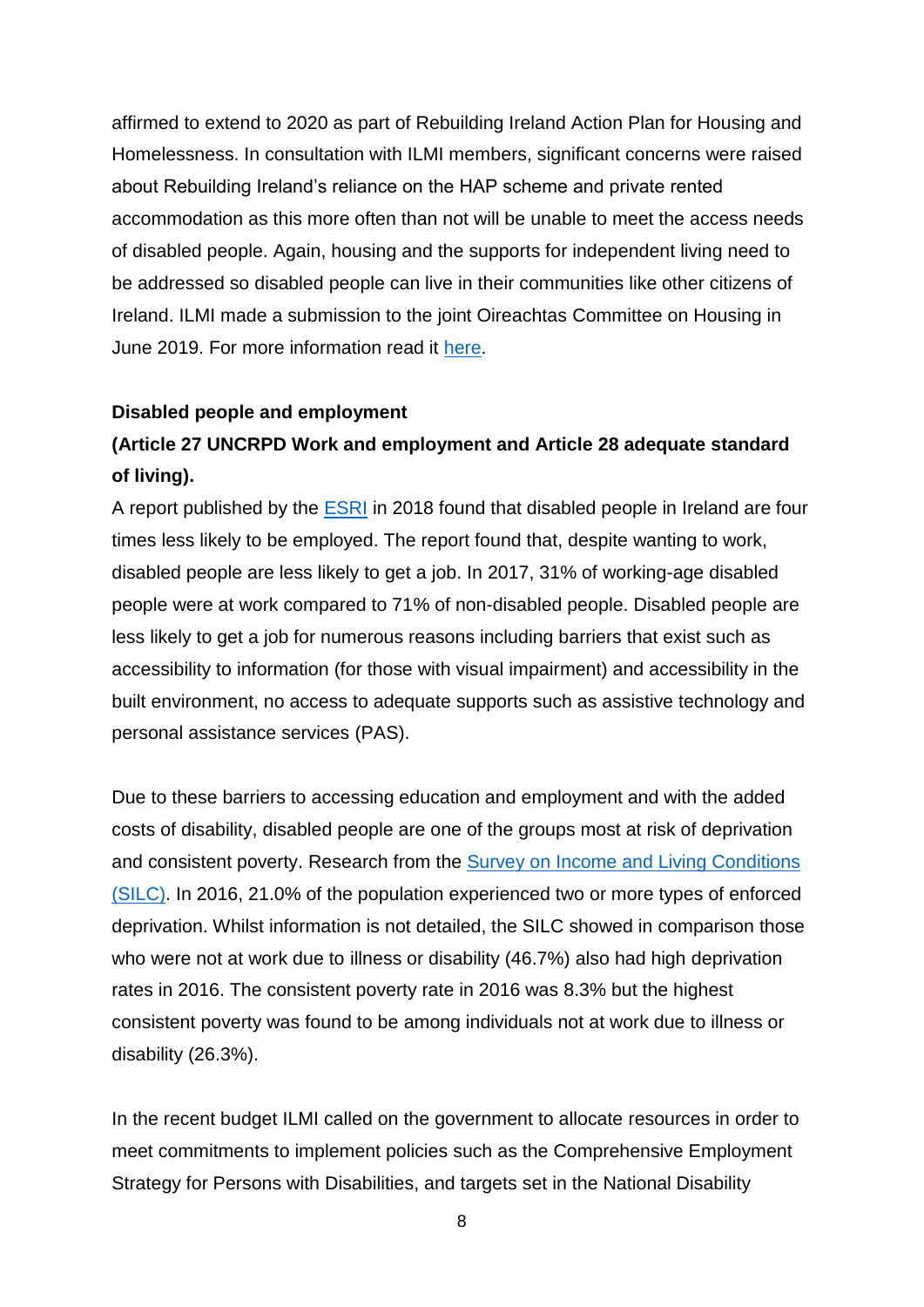Inclusion Strategy 2017 - 2021, including an increase of the public service employment target from 3% to 6%.

#### **Social inclusion and digital divide**

Since the pandemic hit in March 2020 and contrary to the general narrative, many disabled people have found positives in how the country responded collectively to the challenges we all faced during the COVID-19 pandemic and specifically how disabled people responded creatively to build connections and work in different ways to reduce social isolation by building online communities. Many disabled people have found the use of video conferencing technology, such as Zoom, to connect with other disabled people liberating.

ILMI created online spaces, which included peer support and platforms to discuss policy, activism and even creative spaces such as a film club, as well as countyspecific discussion spaces for disabled people in Clare, Donegal, Leitrim, Sligo, Longford, Cavan and Monaghan, Galway and Offaly. There were also weekly workshops on topics such as mindfulness, yoga, nutrition, independent living, effectively managing a Personal Assistance Service (PAS), photography and drawing. These spaces allowed hundreds of disabled people to access online training and social spaces to get to know other disabled people, build social networks and learn from each other as peers. Use of Zoom has allowed everyone to participate: disabled people did not need to worry about whether venues or the built environment were accessible, did not need to worry about organising transport or a lack of Personal Assistance Service hours.

The experience of ILMI members using Zoom to connect and reduce social isolation highlights for disabled people that high speed broadband now is an essential tool and assistive technology needs to be there to support this. It is important to keep people connected. Peer support spaces became enormously important for disabled people to discuss the impact of COVID-19 on their lives and the supports they use to live independent lives, including Personal Assistance Services. Online spaces gave disabled people a voice: using ILMI spaces they not only supported each other through COVID-19 but also fed directly into ILMI policy development, including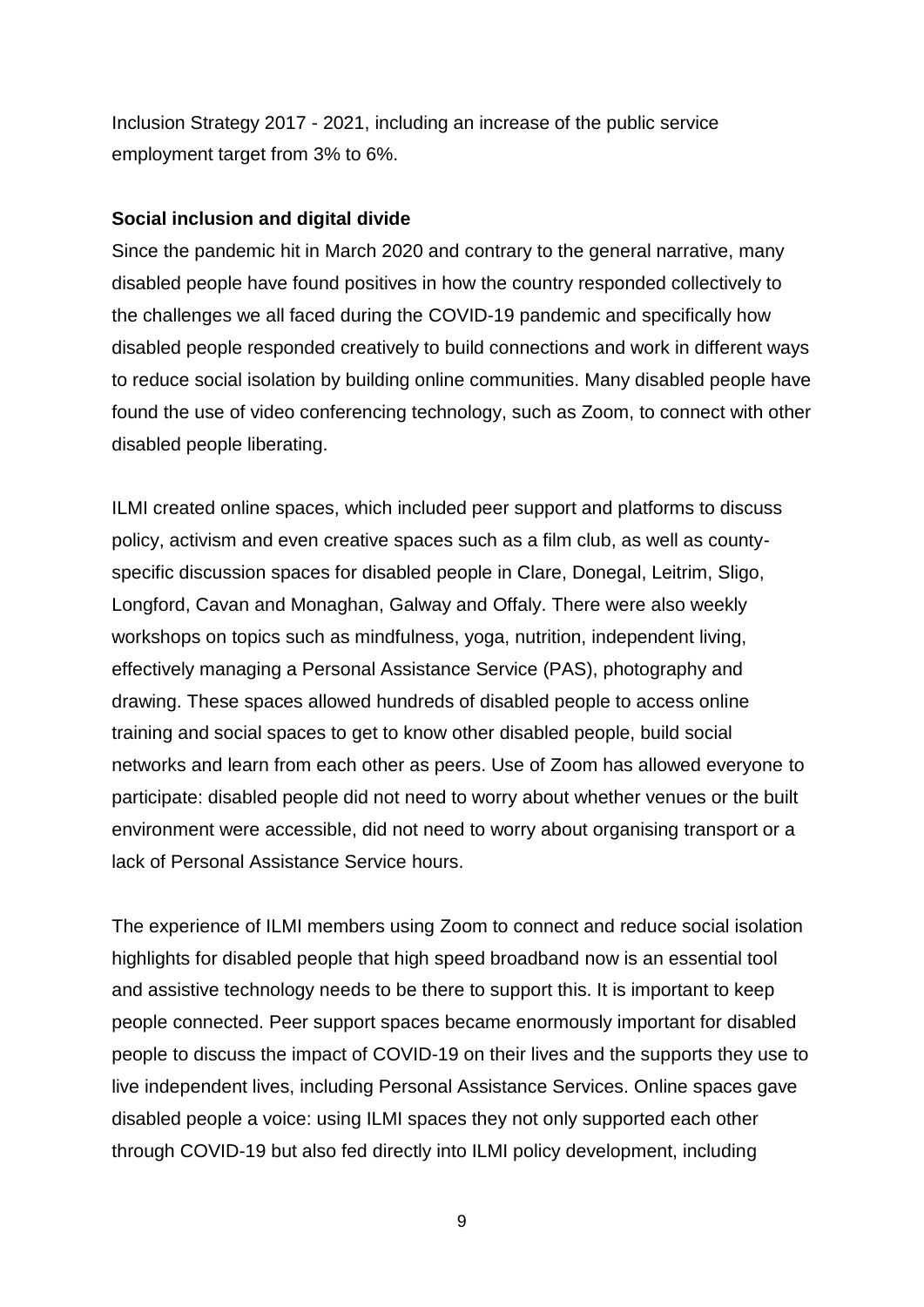communications to the NPHET to voice their concerns and direct how supports should be delivered to disabled people.

ILMI through its INTERREG funded cross-border initiative ONSIDE was perfectly placed to provide direct IT support to disabled people in the border counties. That targeted approach could be replicated across the country, with appropriate investment. Technology has opened up opportunities for disabled people to work from home and in one instance, one of our members who never had an opportunity to work gained employment through online technology.

Whilst the use of technology allowed more flexible working environments that were conducive for some disabled people, there is a fear that rather than working environments becoming more accessible and supports put in place to support disabled people to work in an inclusive, accessible workplace that disabled people will only have the option to work remotely and be kept "out of sight, out of mind". Flexible working conditions are not and cannot be a substitute for an inclusive, equal and accessible Ireland where disabled people being employed in all workplaces becomes the norm. As a Disabled Person's Organisations (DPO), we highlighted the key issues faced by disabled people during the COVID-19 but also the creative collective spaces that disabled people built to reduce social isolation when social distancing. Read more [here](https://ilmi.ie/wp-content/uploads/2020/06/ILMI-submission-to-the-Committee-on-Covid19.pdf)

ILMI recognises that COVID-19 has changed the world we live in and the requirements for social distancing as a public health measure will be something that everyone must observe for the foreseeable future. As outlined in our submission ["Enabling the City to Return to Work Interim Mobility Intervention Programme for](https://ilmi.ie/wp-content/uploads/2020/06/ILMI-Submission-in-Relation-to-Enabling-Cities.pdf)  [Dublin City"](https://ilmi.ie/wp-content/uploads/2020/06/ILMI-Submission-in-Relation-to-Enabling-Cities.pdf) there is concern regarding how people will be able to travel and move around our cities. Public Transport plays a significant role too in the "independent living jigsaw" and while this submission above is Dublin specific we as a Disabled Person's Organisation (DPO) believe there is a huge concern regarding how disabled people will be impacted in everyday life and how they travel around our cities. We understand that to safely meet social distancing requirements, a number of changes have been made where additional space for pedestrians is needed.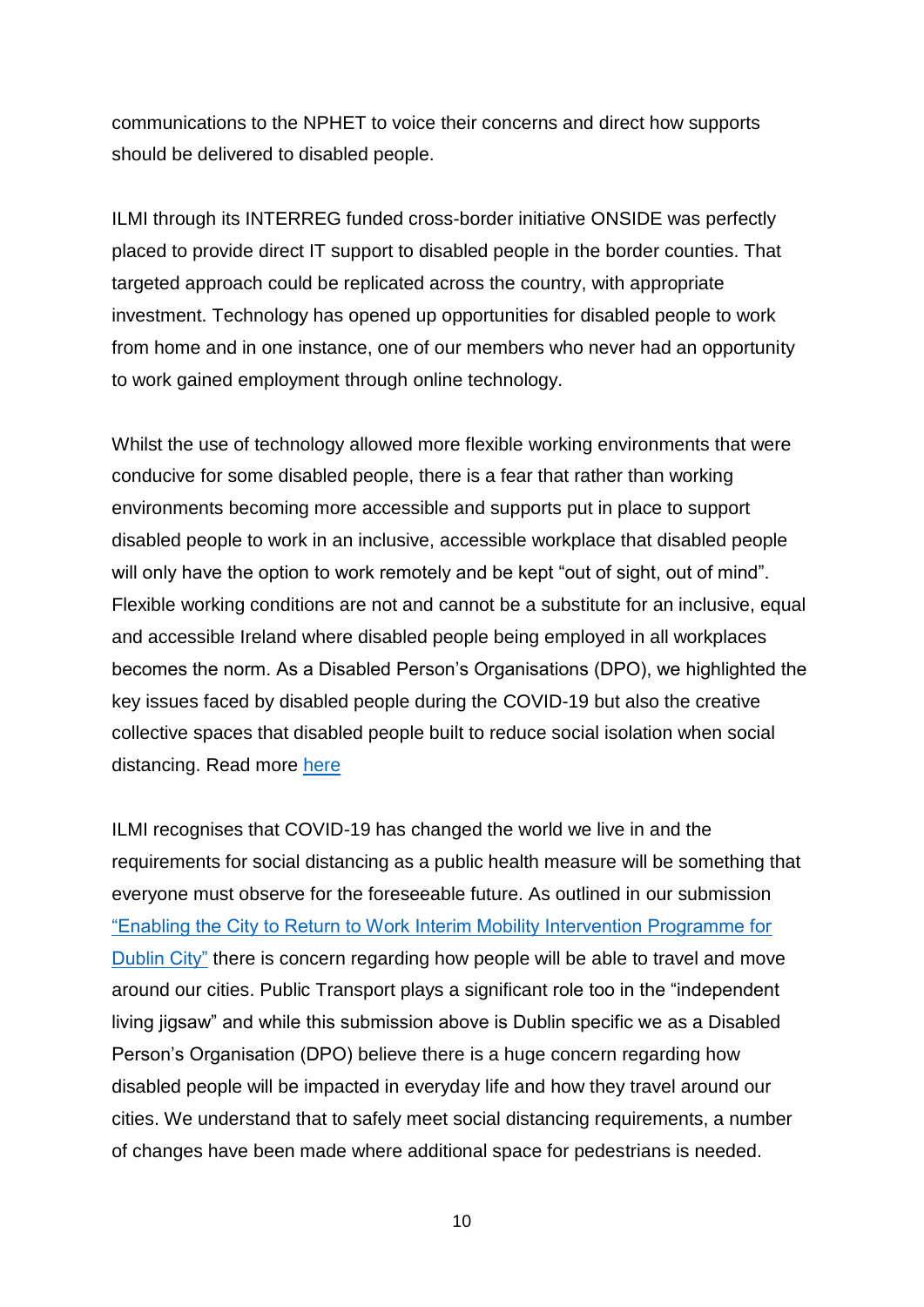However, plans must be inclusive and positively impact on disabled people's lives. ILMI recognises that the COVID-19 pandemic necessitates rapid temporary changes in order to facilitate people returning to work whilst maintaining social distancing and to promote, where possible, safe, sustainable pathways for people to access. In this submission ILMI welcomes the commitment that "the proposals will not diminish or reduce any of the accessibility arrangements already in place" and the commitment to dialogue as part of the implementation stage "to facilitate more focused input in relation to accessibility issues into individual proposals", which will be needed to ensure that any well-intended measures do not pose risks to disabled pedestrians or reduce access or inclusion for disabled people in Dublin City. For more information read [here](https://ilmi.ie/wp-content/uploads/2020/06/ILMI-Submission-in-Relation-to-Enabling-Cities.pdf)

#### **Reproductive justice**

ILMI recognises that being part of an inclusive society is one where disabled people have the choice of how they live their lives. Often disabled people are denied the right to make reproductive decisions, including decisions about fertility, contraception, pregnancy, childbirth and parenting. In many countries, there are specific laws criminalising sex with disabled people. There are also higher rates of sterilisation and forced abortion among disabled women and girls than non-disabled women. UNCRPD Article 23 - **Respect for home and the family** affirms that state parties shall take effective and appropriate measures to eliminate discrimination against persons with disabilities in all matters relating to marriage, family, parenthood and relationships. The article also states the rights of persons with disabilities to decide freely and responsibly on the number and spacing of their children and to have access to age appropriate information, reproductive and family planning education, and the means necessary to enable them to exercise these rights are provided. Article 6 Women with disabilities and article 25a Health are also significant.

As mentioned above in the "social inclusion and digital divide" section of our submission ILMI responded collectively to the challenges we all faced during the Covid-19 pandemic and specifically disabled people themselves responded creatively to build connections and work in different ways to reduce social isolation by building online communities. Examples of those online communities that ILMI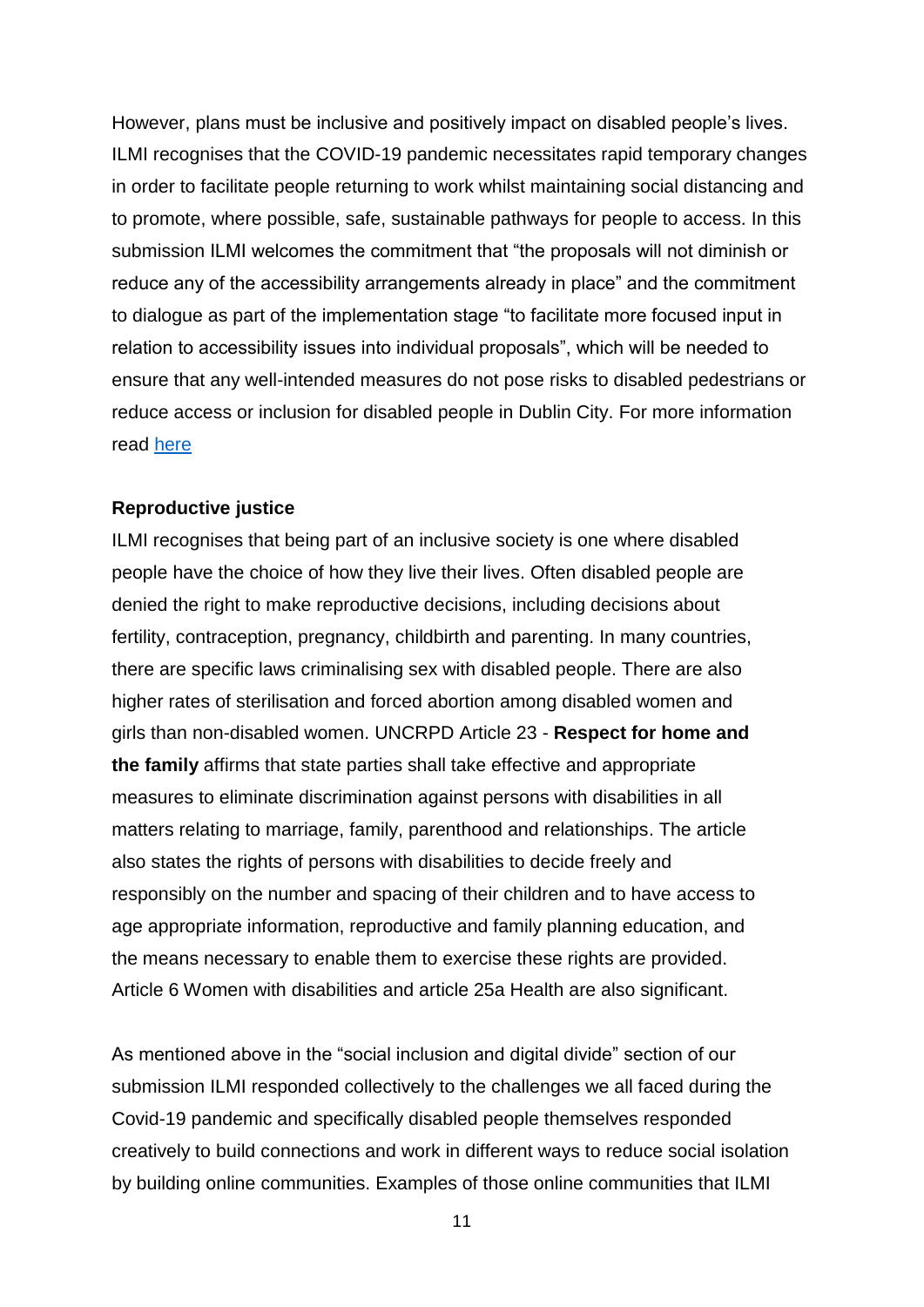supported includes a disabled women's group and Full Spectrum: Disabled LGBTI+ Peer Network which meets bi-weekly. ILMI have also been involved in hosting spaces for disabled people to feed into the NUIG CDLP research project Re(al) Productive Justice. The key goal of this project is to make visible the experiences of disabled people in Ireland seeking reproductive justice.

## **Participation in cultural life, recreation, leisure and sport**

ILMI recognises that part of an inclusive society is one where disabled people have the choice of how they live their lives and that society is structured to ensure supports are in place for people to decide what activities they want to be involved in. Article 30 **Participation in cultural life, recreation, leisure and sport** states that all policies should ensure that disabled people participate on an equal basis "in recreational, leisure and sporting activities" and state parties should take appropriate measures to ensure this inclusion is resourced. Examples of these facilities / activities that ILMI supported is the The Lough Ree Lake Access for All boat on the river Shannon and the Cavan-Leitrim Greenway which both represent a model of inclusion to ensure that disabled people can participate in sporting and tourist activities as part of an Inclusive Ireland. These projects build Ireland's capacity to fulfill its commitments to implement the UNCRPD to the fullest**.** Both projects seen best practice being implemented by ensuring that the development consulted directly with disabled people to ensure that their voices were heard and represented and the developments were fully accessible and with maximum standard and best practice and the forefront.

### **Recommendations:**

- In developing a clear terms of Reference for the Joint Committee on Disability Matters, members of the Committee should prioritise inputs from disabled activists on the social model of disability. This will ensure that the language, framing, and direction of the Committee and the monitoring of key legislation, policy and implementation of the UNCRPD is not based on an outdated medical / charity model of disability.
- Ensure that all decisions in relation to disabled people's lives are made in direct consultation with disabled people.